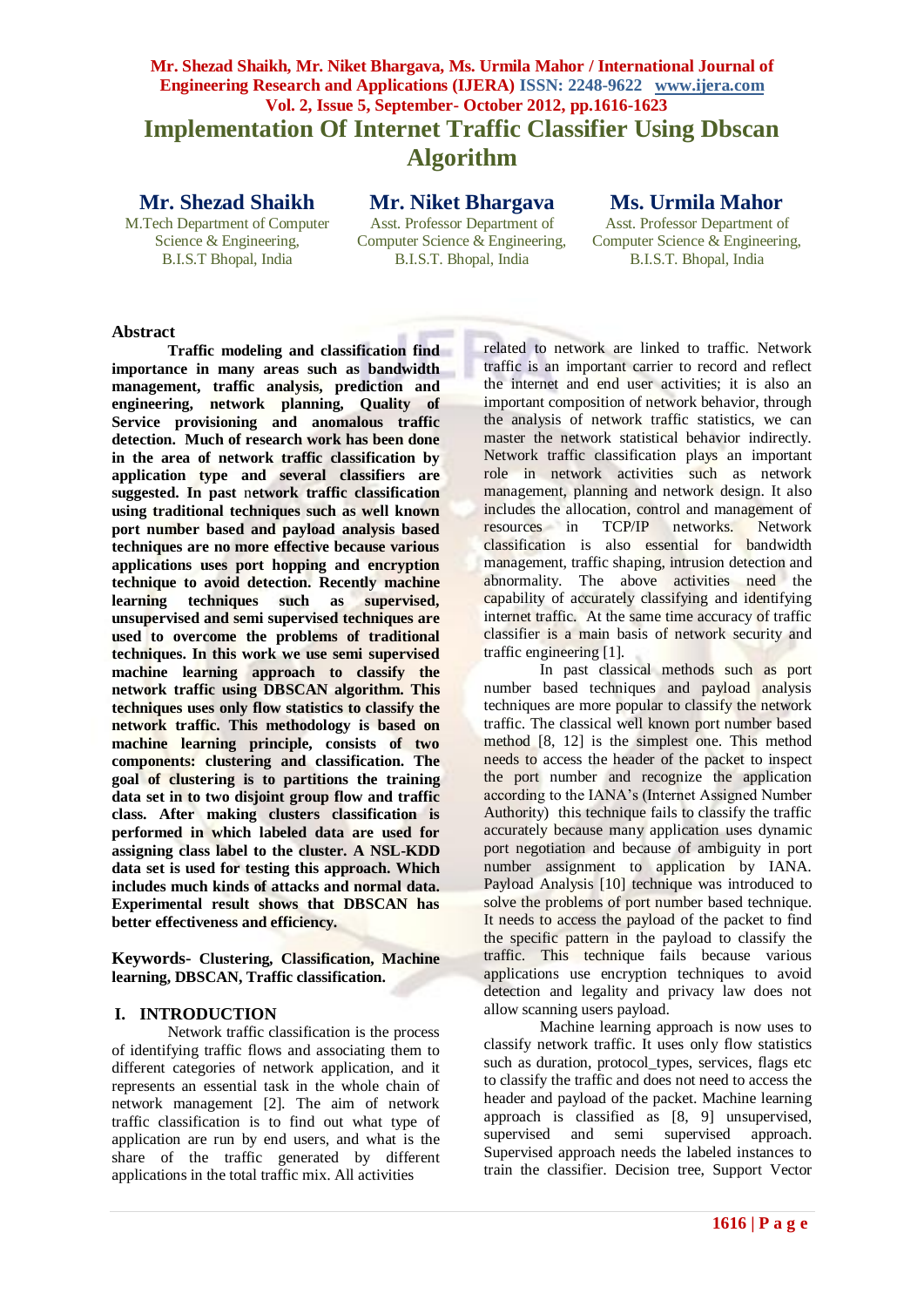Machine, Naïve Bayes etc. are supervised algorithms. Supervised approach has following limitations; first, labeled instances are rare and difficult to obtain. Second, it forces mapping of instances to one of the known class without detecting new ones. Unsupervised approach is a class of machine learning in which unlabeled instances are used and based on the inner similarity between instances clusters (groups) are formed. K-Means, DBSCAN, CLARANS etc are unsupervised algorithms. It has limitation in assigning label to cluster after clustering so that new instances properly mapped to applications. Semi supervised approach is a combination of supervised and unsupervised approach [10]. The proposed technique permits both labeled and unlabeled instances to build the traffic classifier.

The rest of this paper is organized is written as followed. Section II represents back ground and related work about internet traffic classification. Section III introduces DBSCAN algorithm. Section IV and V presents our methodology data set and experimental results. Section VI represents our conclusion.

## **II. BACK GROUND AND RELATED WORK**

#### **A. Back ground**

Much research work has been done in the field of traffic classification. This section introduces the work related to semi supervised approach. The traditional technique for the traffic classification is based on the well-known port number. Literatures [2-4] have presented that this technique is no longer effective for some applications due to the use of dynamic port number and the camouflage of application. So the port-based approach is currently combined with other approaches for traffic classification. Another familiar technique used widely is based on analysis of packet payloads [2][5-12]. It analyses packet payloads to determine whether they contain the given characteristic strings. The most famous approach that uses this technique is application signature approach, as some known applications contain the specific characteristic signatures [9]. H.Bleul [10-11] shows that measurement systems based on application signatures can provide high accuracy. P. Haffner [6] presents a statistical machine learning algorithm to automatically extract application signatures from IP traffic payload. Although packet payload analysis has high accuracy, it has some shortcomings: (1) it can't deal with encrypted application payloads; (2) inspecting concerns of packet payloads may be faced with the problem on legality and privacy; (3) it required increased processing and storage capacity; (4) it is useless if payloads are not available; (5) it is unable to identify the unknown application;(6) signatures must be obtained in

advance, and it may be changed along with the evolvement of applications. Another technique based on transport layer information of packets is often used, too. This technique usually makes use of connection patterns of the traffic flows, or the role distinction of communication hosts, or the characteristic parameters of network and etc.

T. Karagiannis in [2][5] presents a systematic approach based on the connection pattern of P2P flows and the role distinction derived from the transport layer information. His results show that this approach has the accuracy comparable with that of payload based approach, and is capable of identifying traffic flows missed by payload analysis. It's main merits are that it has no access to packet payload, and need no knowledge of port numbers and no additional information other than what current flow collectors provide.

F.Constantinou in [11] resents a novel approach for P2P traffic identification that uses fundamental characteristic of P2P protocols, such as a large network diameter and the presence of many hosts acting both as servers and clients. At present, a technique based on machine learning [3] [13-18] has attracted more and more attention. This technique generally consists of two parts: model building and classification. Firstly a model is built by some methods such as clustering, and the clusters are labeled. Secondly a classifier utilizes this model to classify flow data. According to whether the train data classified or not in advance, the machine learning technique may primarily be divided into two types: unsupervised and supervised. When building the model, the supervised approach should classify the train data in advance, but the unsupervised approach not. The machine learning approach is not panacea, we need apply other techniques (e.g. payload analysis, based-on transport layer approaches, and etc.) to label the flows, however.

A.McGregor in [12] presents a machine learning approach, which uses the Expectation Maximization EM clustering algorithm. J.Erman compares three clustering algorithms: K-means, DBSCAN and Auto Class in [3], and applies an supervised approach using EM and Naïve Bayesian classifier in [13]. In all those mentioned, the clustering is one of the most important tools for model-building.

## **B. Related work**

This section introduces the work related with semi supervised approach.

In 2007 Jeffery Erman et al.[1,3] proposed a semi supervised traffic classification technique consists of two steps clustering and classification. For experimental purposes traces are collected from the internet link of a large university in which 29 application are identified. The authors categorized traces as 1hour campus, 10 hour residential and 1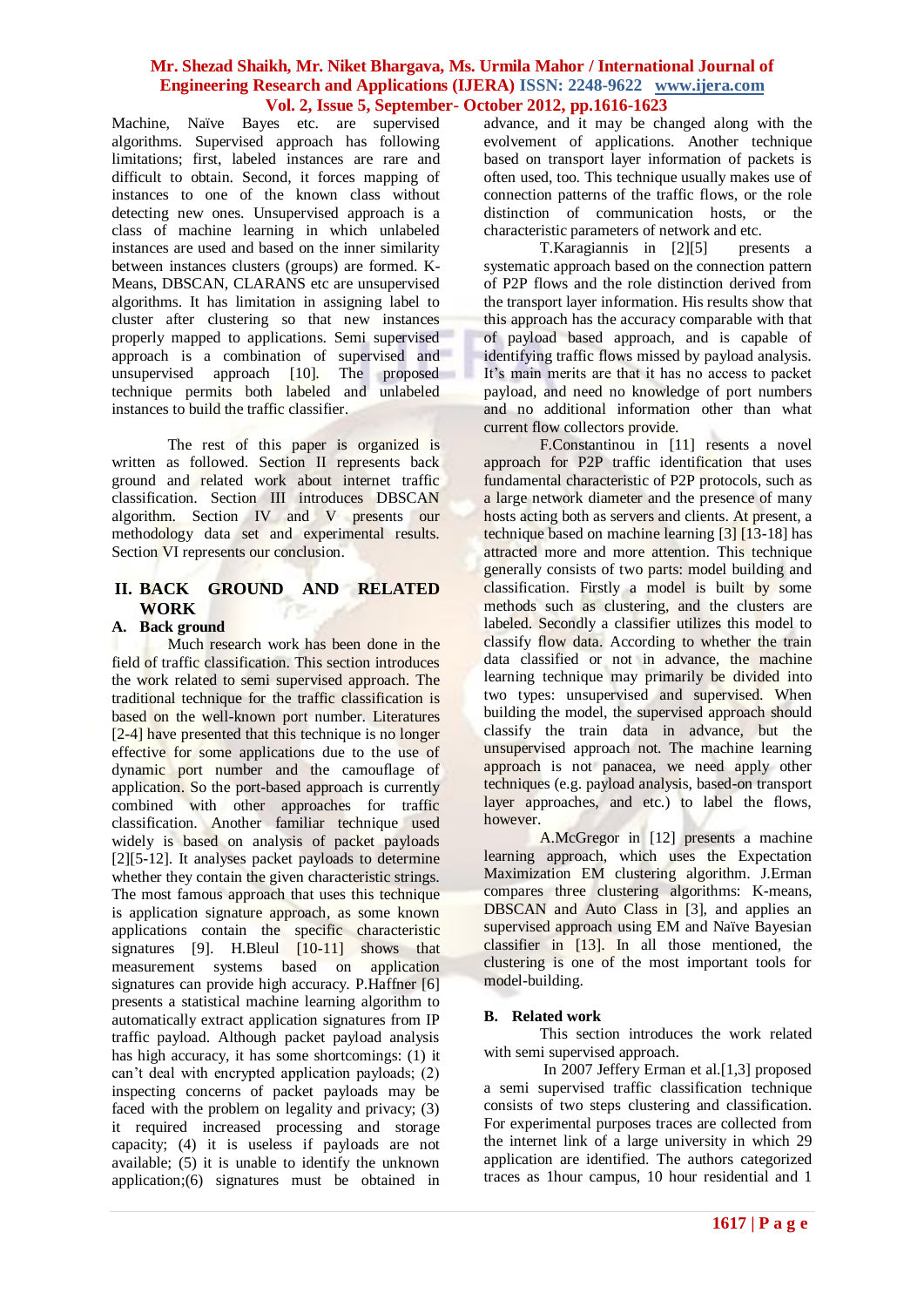hour wireless LAN. They performed various experiment on this work. In first experiment 64000 unlabeled flows are provided for clustering after these flows is clustered, the fix numbers of random flows in each cluster are labeled. The results show that 94% accuracy is achieved by two labeled flows per cluster and K=400. The second set of experiments 80,800 and 8000 labeled flows are mixed with random number of unlabeled flows to generate the training dataset. The accuracy will increase when five or more flows are labeled per cluster.

In 2008 Chuanliang chan et al.[14] proposed two graph based semi supervised methods(i.e. spectral graph transducer, Gaussian fields approach) and one semi supervised clustering (MPCK Means) method to perform intrusion detection .KDD CUP 99 dataset is used for experimental purpose and Precision and Recall and F Measure is used to evaluate the clustering results. The authors compared two semi supervised classification with other traditional supervised algorithm and finds that performance of their approach are much better than other. Also show that the performance of MPCK means is better than K-Means.

In 2009 Levi Lesis and Jorg Sander [18] proposed semi supervised algorithm called as SSDBSCAN. This algorithm requires only one input parameter, does not need user intervention and automatically finds noise objects. The authors used both artificial and real world datasets for experimental purpose and compare SSDBSCAN with HISSCLU and finds that their approach is better to find the cluster in datasets. The Liu bin and Tu Hao in 2010 [19] proposed semi supervised clustering methods based on particle swarm optimization (PSO) algorithm and two host feature name IP address discreteness and success rate of connections. They collected experimental dataset from the router of their university which contained 7 classes. To evaluate their approach they used precision. Result showed that 85% accuracy achieved when 100 or more labeled samples are used in training dataset.

In 2010 Amita Shrivastav and Aruna Tiwari [15] proposed a semi supervised approach based on clustering algorithm. This approach has two steps clustering and classification. KDD CUP-99 dataset is used for experimentation. They compare their approach with SVM based classifier. The experimental result showed that accuracy of proposed classifier lies between 70% and 96% for various datasets.

In 2012 Vinod Mahajan and Bhupendra Verma [6] proposed semi supervised distance based clustering and probabilistic assignment technique for network traffic classification. It permits both labeled and unlabeled instances to be used in training the classifier. The classifier achieves 94.8% accuracy.

*C. System Architecture*

Before applying clustering, we need to follow few prerequisites. Real word data tend to be dirty, incomplete and inconsistent. Data preprocessing technique can improve the quality of the data, thereby helping to improve the accuracy and efficiency of the subsequent mining process.

Data set can also be in varying from, e.g. one attribute varies in range of 100 and other attribute varies in the range of 10000. So, a proper normalization of data set is done in which each attribute come in the range of 100 or whatever user selects. This normalization technique is known as Min-max normalization.





The input data set is the real data which captured in the real network. It includes many kinds of attack data, also includes the normal data. The classification model is built is based on semisupervised machine learning approach, thus both labeled and unlabeled data record are present. The output will basically would be the classification that will specify the class to which the data set is belong irrespective of the data input is labeled or unlabeled.

The figure 1. shows the sequential execution of various phases the output of the first phase act as input to the second phase and so on. Initially the input is taken as the data set which acts as input to phase one in which both labeled and unlabeled data are used. It will partition a whole data space into small number of disjoint regions (cluster). Finally, it labels the cluster, for each cluster formed; perform the probabilistic Maintaining the Integrity of the Specifications assignment to find the mapping from cluster to labels. If the maximum priority belongs to same class, then all the labeled and unlabeled data samples within the cluster are assigned the same class label. The result parameter after each phase can be viewed by the user. These results are displayed in the form of graphical tables. The entire classification task terminate once the class are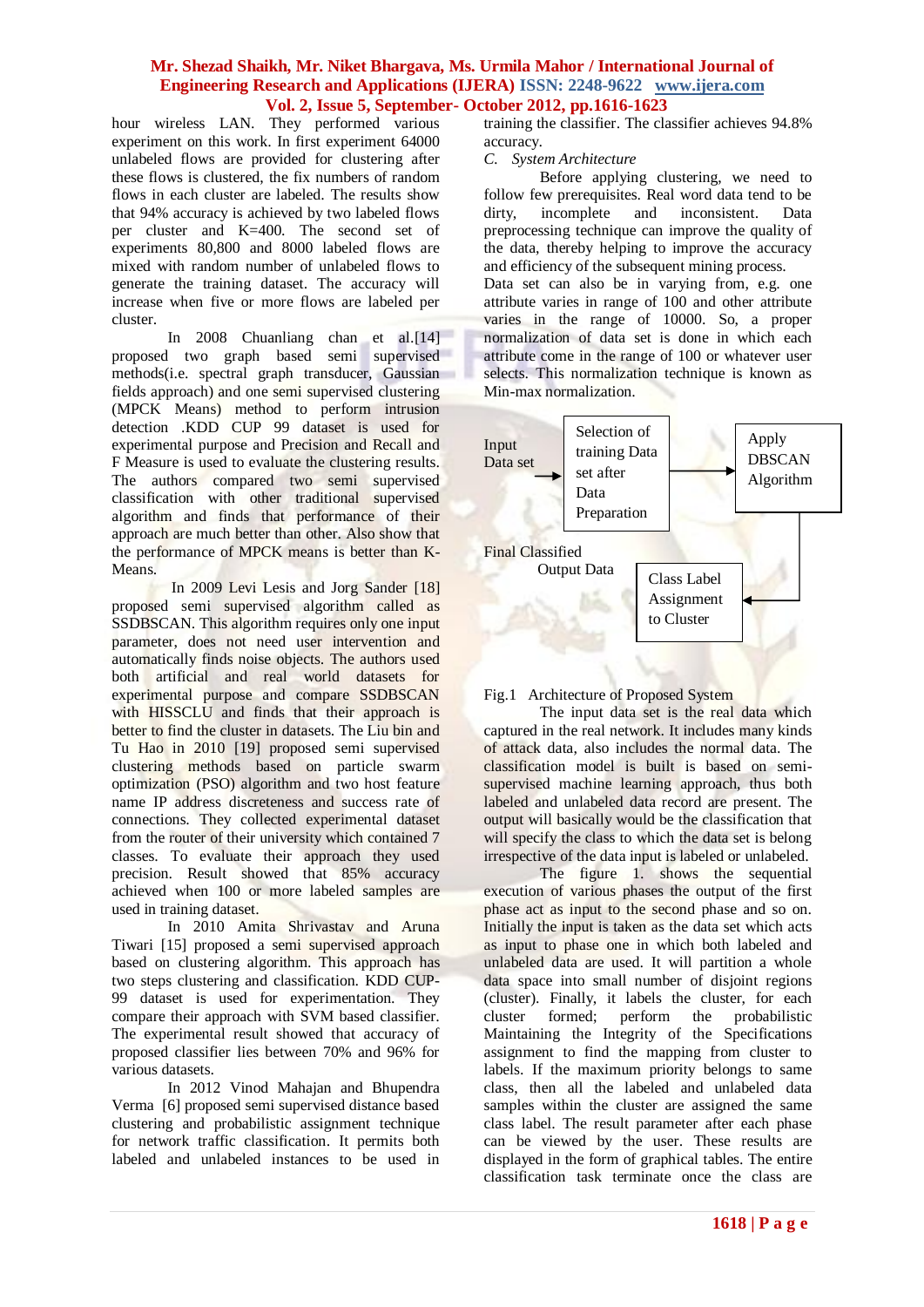assigned to all the data samples. This classification technique helps in classifying data and also making the system to learn how to classify a new coming data.

## **III. PROPOSED WORK**

In this paper we proposed semi-supervised technique using DBSCAN algorithm which classifies network flows by using only flow statistics which is analyzed and implemented. This technique is based on machine learning principle consists of two components clustering and classification. Clustering is used to partitions the training data set into disjoint group (cluster) .After making cluster, classification is performed in which labeled data are used for assigning class labels to the clusters. Labeled data means the input set for which the class to which it belong is known. Unlabeled data set is one for which class to which it belongs is unknown and is to be properly classified. This technique will enable to built a traffic classifier using flow statistic from both labeled and un labeled flow. Our method consists of two step clustering and classification. The details of these steps are as follows.

## **A. Clustering**

We first employ a clustering algorithm to partition a training data set that consist of labeled flows combined with unlabeled flows. Clustering data is method by which the large sets of data are grouped into clusters of small sets of similar data. We propose DBSCAN algorithm for clustering purpose.

## **B. Classification**

After clustering of training data, we use the available labeled flows to obtain a mapping from the clusters to the different known classes the result of the learning is a set of cluster. Some mapped to the different flow types. This method referred to as semi-supervised learning. The input data for classification task is collection of numbers of records. Each records, also known as instance, is characterized by a tuple  $(x,y)$  where x is the attribute set and y is class attribute.

## **IV.DBSCAN ALGORITHM**

Density-Based Spatial Clustering and Application with Noise (DBSCAN) was a clustering algorithm based on density. It did clustering through growing high density area, and it can find any shape of clustering. There are two important objects clusters and noise, for DBSCAN algorithm. All points in data set are divided into points of clusters and noise. The key idea of DBSCAN is that for each point of a cluster the neighborhood of a given radius has to contain at least a minimum number of points, i.e. the density in the neighborhood has to exceed some threshold. The shape of a neighborhood is determined by the distance function for two points p and q, denoted by *dist*( *p,q*) . We use Euclidean distance function for DBSCAN in this paper as formula.

$$
\text{dist}\left(p_{\text{r}}q\right) = \sqrt{\sum_{i=1}^{n} (|P_i - q_i|^2)}
$$

Where n is the number of the features for point object p and q,  $p_i$  and  $q_i$  are the i<sup>th</sup> feature of point object p and q.

- *A. Premitives of DBSAN Algorithm*
	- 1. ε-neighbor: the neighbors in ε semi diameter of an object.
	- 2. Kernel object: certain number (*MinP*) of neighbors in ε semi diameter.
	- 3. To a object set *D*, if object *p* is the εneighbor of *q*, and *q* is kernel object, then *p*  can get "direct density reachable" from *q*.
	- 4. To a ε, *p* can get "direct density reachable" from *q*; *D* contains *Minp* objects; if a series object  $p_1, p_2, ..., p_n$ ,  $p_1 = q$ ,  $p \neq n = p$ , then P*i*+1 can get "direct density reachable" from p*i,,*  p*i*  $\epsilon i$  *D*,  $1 \le i \le n$ .
	- 5. To ε and *MinP*, if there exist a object  $o(o \in D)$ , *p* and *q* can get "direct density" reachable" from *o*, *p* and *q* are density connected.

The DBSCAN algorithm is based on the concepts of density reach ability and densityconnectivity. These concepts depend on two input parameters: epsilon (eps) and minimum number of points (minpts). Epsilion is the distance around an object that defines its eps- neighborhood. For a given object q, when the number of objects with in the eps-neighborhood is at least minpts, then q is defined as a core object. All objects within its epsneighborhood are said to directly density reachable from q. In addition, an object p is said to density reachable it is with in the eps-neighborhood of an object that is directly density-reachable or density reachable from q. further more, objects p and q are said to be density connected if an object o exists that both p and q are density reachable [8]. These notions of density – reach ability and density connectivity are used to define what the DBSCAN algorithm considers as a cluster. A cluster is defined as the set of objects in a data set that are density – connected to a particular core object. Any object that is not a part of cluster is categorized as noise. This is in contrast to k- Means and Auto Class, which assign every object as a cluster.

## **B. Explanation of Algorithm**

 DBSCAN requires two parameters: epsilon (eps) and minimum points (minPts). It starts with an arbitrary starting point that has not been visited. It then finds all the neighbor points within distance eps of the starting point.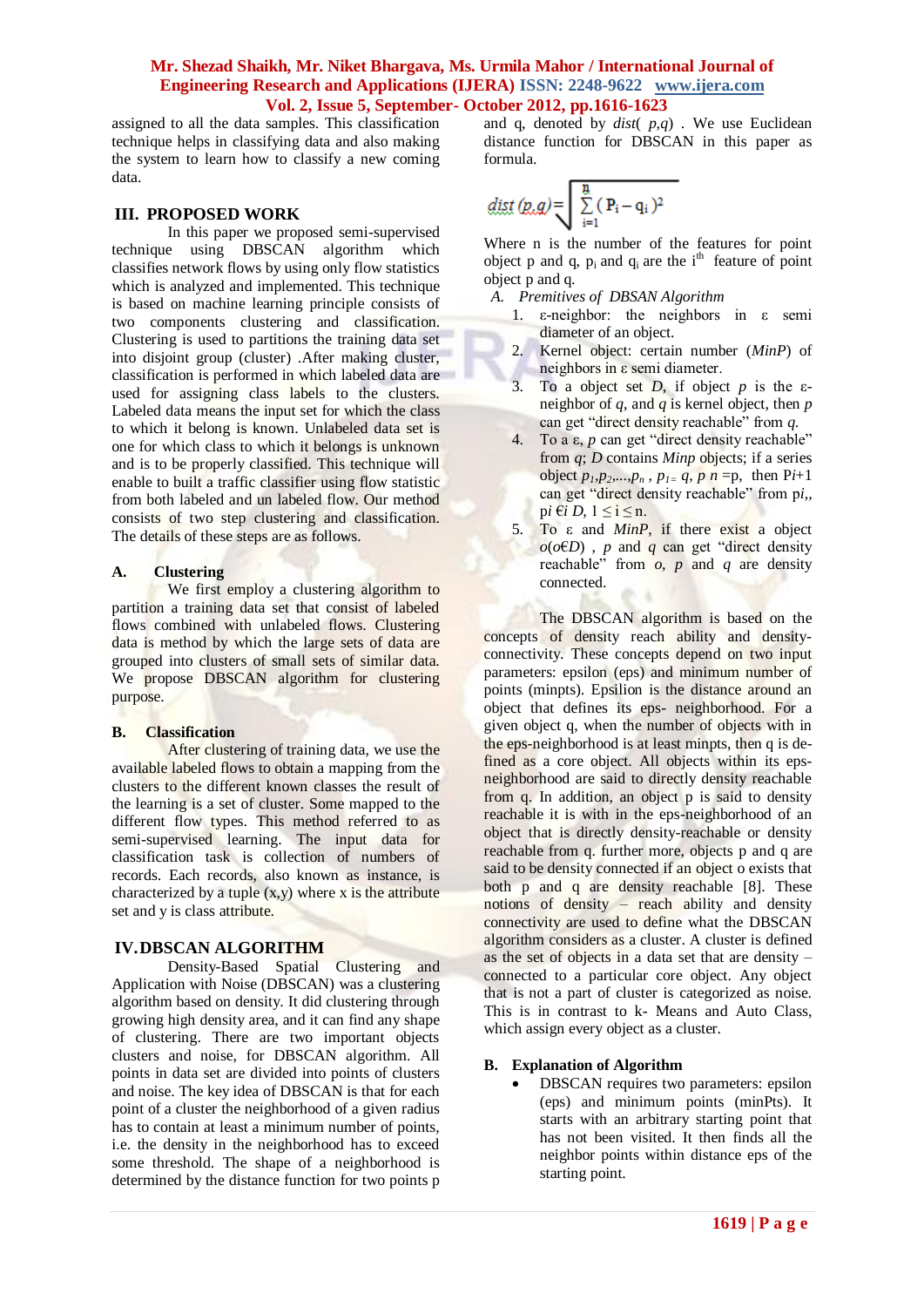- If the number of neighbors is greater than or equal to minPts, a cluster is formed. The starting point and its neighbors are added to this cluster and the starting point is marked as visited. The algorithm then repeats the evaluation process for all the neighbors recursively.
- If the number of neighbors is less than minPts, the point is marked as noise.
- If a cluster is fully expanded (all points within reach are visited) then the algorithm proceeds to iterate through the remaining unvisited points in the dataset.
- $\bullet$

## **C. Working of DBSCAN Algorithm**

The DBSCAN algorithm works as follows. Initially, all objects in the data set are assumed to be unassigned. DBSCAN then chooses an arbitrary unassigned object p from the data set. If DBSCAN finds p is a core object, it finds all the density connected objects based on eps and minpts. It assigns all these objects to a new cluster. If DBSCAN finds p is not a core object, then p is considered to be noise and DBSCAN moves onto the next unassigned object. Once every object is assigned, the algorithm stops[8].

## **V. EXPRIMENTAL SETUP**

This section describes the data set form the basis of our work as well as the analysis tool used in the evaluation. The basic input to any system is the data. In the proposed system the input is the real world data set. Real data set are the set that a data analyst may encounter while dealing with real world application where the attribute are real valued. Furthermore, the data set may contain binary or numeric values. Since the system is designed for semi-supervised classification thus we consider both labeled and unlabeled data for classification. The classifier is tested on NSL KDD data set.

#### **Dataset Description**

The NSL-KDD Intrusion detection data is used in our experiments. This data was prepared by the 1998 DARPA Intrusion Detection Evaluation program by MIT Lincoln Labs. This is the data set used for The Third International Knowledge Discovery and Data Mining Tools Competition, which was held in conjunction with NSI KDD [6]. This dataset contains 41 features such as duration, Protocol\_type, service, flag etc. The raw training data was about four gigabytes of compressed binary TCP dump data from seven weeks of network traffic. This was processed into about five million connection records. Each connection is labeled as either normal, or as an attack, with exactly one specific attack type. Each connection record consists of about 100 bytes. Attacks fall into four main categories Probe, DoS, U2R and R2L. The dataset used for experiments contains 8,200 records. We take only 8,200 instances form NSL KDD dataset because to test the effectiveness of proposed approach by using whole dataset requires more computational time and resources. This data set is divided into training dataset which contains 4,200 records and test dataset which contains 4000 records. Training dataset contains 1800 labeled instances and 2000 unlabeled instances. Both training and test dataset contains all 41 features.

## **Analysis Tool**

The system will be implementing using MATLAB software, which is user friendly with graphical interface that can be easily implement in MATLAB as compared to other GUI development tools. Moreover MATLAB is high performance language for technical computing. It integrates computation, visualization, and programming in an easy to use environment where problems and solutions are expressed in familiar mathematical notation. Hardware requirements of the system are as follows:

- Processor : PENTIUM IV or onwards
- RAM : 1 MB SDRAM
- $\bullet$  Hard disk : 10 GB of disk space
- Operating System : windows, Mac, UNIX etc.

## **VI. EXPRIMENTAL RESULT**

To perform the evaluation the following evaluation parameters are used. It is necessary to evaluate the performance of the system being designed. To do so the overall accuracy of the system is calculated. All most all the testing samples is determined. The overall accuracy is calculated and as shown in table 2.

We also determine the following factors.

- Over all Accuracy.
- Accuracy of each class.
- Precision values of each class.
- Recall values of each class.
- Fmeasure of each class.

We apply the following metrics to indicate the performance of our traffic classifier:

For a given class, the number of correctly classified objects is referred to as a True Positive (TP). The number of objects falsely identified as a class is referred as a False Positive(FP). The number of objects from a class that are falsely labeled as another class is referred as False Negative (FN).

 Accuracy is the ratio of Sum of True Positive and True Negative to the sum of all True and False Positve, True and False Negative for all classes

$$
Accuracy = \frac{TP + TN}{TP + FP + TN + FN}
$$

Recall is the ratio of True Positives to the number of True Positives and False Negatives. This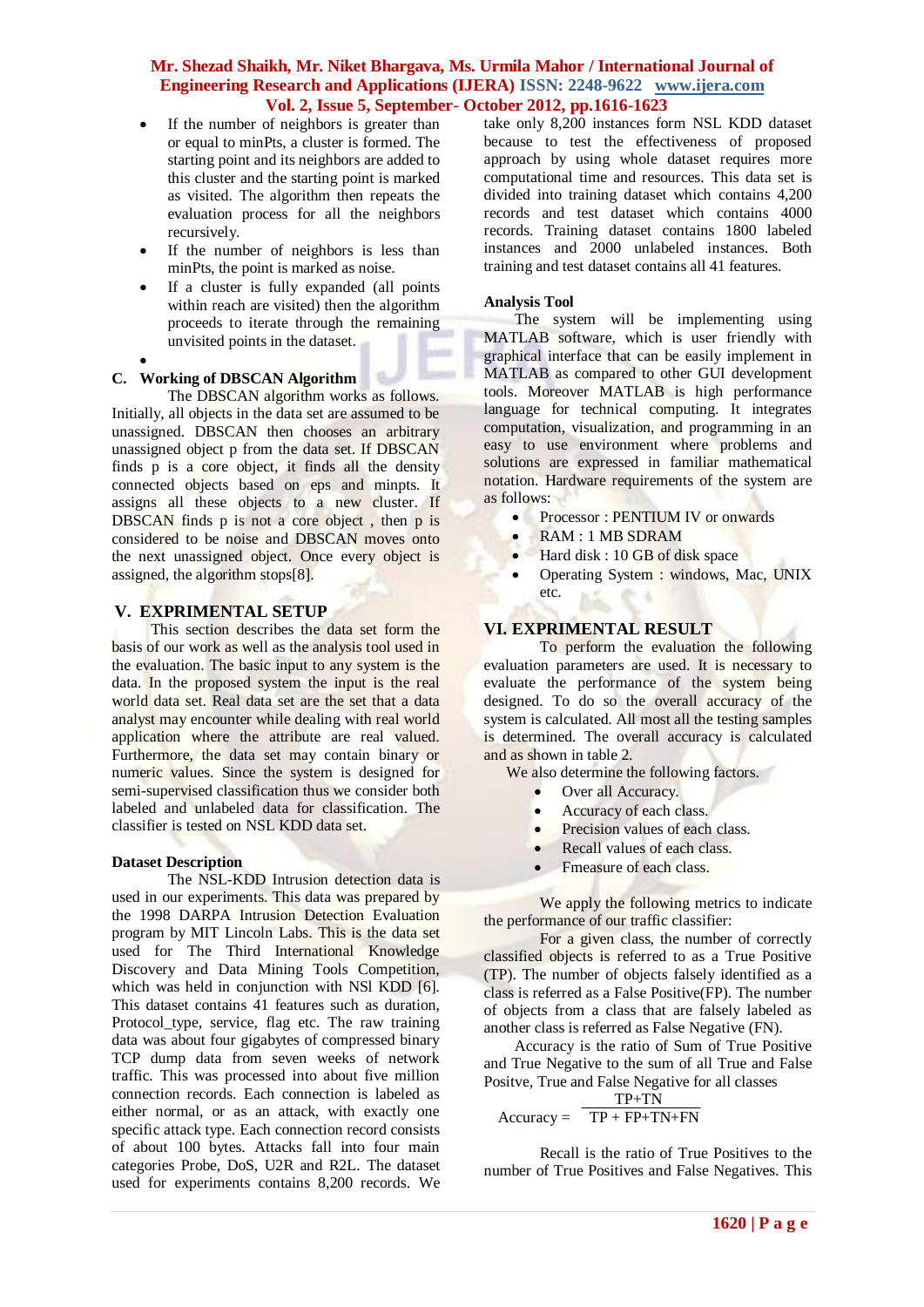determines how many objects in a class are misclassified as something else.

$$
Recall = \frac{TP}{TP + FN}
$$

Precision is the ratio of True positives to True and False Positives. This determines how many identified objects were correct.

$$
Precision = \frac{TP}{TP + FP}
$$

F measures the balance between precision and recall; it is harmonic mean between them.

$$
F = \frac{2 \cdot precision \cdot recall}{precision \cdot recall}
$$

#### **Performance Evaluation**

It is necessary to evaluate the performance of the technique being implemented. We evaluating the performance of classifier at number of clusters equal to 18. To do so Evaluation matrix is computed for test dataset and it is shown in Table 2. All the testing instances it is determined how many instances are incorrectly classified and correctly classified. It is difficult to determine the precise values of Eps and MinPts for DBSCAN [20]. However, we can use a probable range for their values by means of experience. The values of Eps are 1, 2, 4 and 8. The values of MinPts are 4, 6, 8 and 10.

|               | <b>Predicted as</b> |            |                  |                  |       |  |
|---------------|---------------------|------------|------------------|------------------|-------|--|
| <b>Class</b>  | <b>Normal</b>       | <b>Dos</b> | $H\rightarrow P$ | R <sub>2</sub> H | Probe |  |
| <b>Normal</b> | 354                 |            |                  | 50               |       |  |
| Dos           |                     | 785        | 21               | 64               |       |  |
| U2R           |                     |            | 106              |                  |       |  |
| R2L           |                     |            | 10               | 251              |       |  |
| <b>Probe</b>  |                     |            |                  | 15               | 183   |  |

From Table 2 we calculate the overall accuracy of the classifier and it is 97.76% at number of cluster  $=18$ . Table 2 shows the accuracy, precision, recall and F measure value of each class. And fig. 2,3,4,5 are plotted from the Table 2. Several observations can be made from the table 2 First, more than 97% accuracy is achieved for all classes. Second, more than 94% precision achieved for all classes except U2R class. While normal class achieved 100% precisions i.e. the instances belong to other class are not classified as belongs to normal class. Third, the U2R class achieved lowest precision indicates that the other instances are misclassified as belongs to this class as compared to others. Forth, more than 76% recall achieved for all classes. Fifth, U2R class achieve 99.06% recall i.e. the instances belong to this class are more correctly classified. Sixth, Probe class achieved lowest recall values i.e. the large number of instances belongs to this class are misclassified as compared to the other classes. Seventh more than 72 % f-measure is achieved for all classes. Eighth R2L class achieved 91.26% f-measure value. This means that instances belong to this class are more correctly classified. Ninth U2R class achieved lowest f-measure values i.e. the large number of instances are misclassified as compared to other class.

|               | - WOIV - FILLWOID - OII   ILWWOID - WILLWID |                            |                      |                                      |
|---------------|---------------------------------------------|----------------------------|----------------------|--------------------------------------|
| <b>Class</b>  | <b>Accuracy</b><br>$(\%)$                   | <b>Precision</b><br>$(\%)$ | <b>Recall</b><br>(%) | ${\bf F_1}$<br><b>Measure</b><br>(%) |
| <b>Normal</b> | 98.57                                       | 100                        | 86.13                | 92.54                                |
| <b>Dos</b>    | 97.65                                       | 99.11                      | 90.02                | 94.35                                |
| U2R           | 98.00                                       | 57.29                      | 99.06                | 72.60                                |
| R2L           | 96.25                                       | 94.76                      | 99.15                | 96.90                                |
| <b>Probe</b>  | 98.47                                       | 97.34                      | 76.56                | 85.71                                |

Table 2: Precision , Recall and  $F_1$  Measure

#### **VII.CONCLUSION**

In this paper we presented a DBSCAN based semi supervised clustering algorithm to build the classifier and it has been achieved successfully. It permits both labeled and unlabeled instances to be used in training the classifier. The classifier achieves 97.33% accuracy at K=18. It is observed that the accuracy of the classifier depends on the number of clusters and initial parameters i.e. minpts and epsilion distance of DBSCAN algorithm. This technique will be used in real time traffic classification in future.





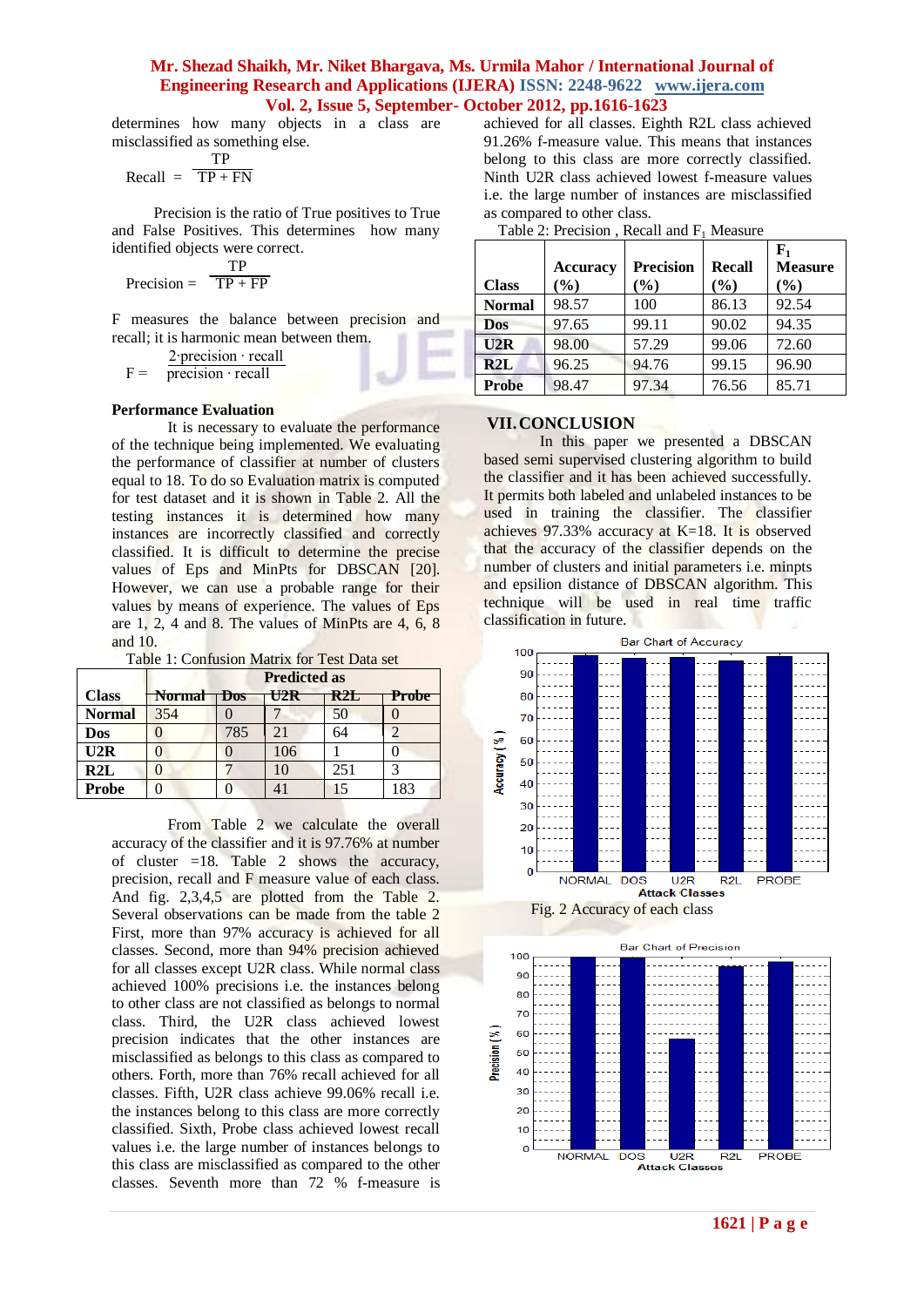

Fig. 3 Precision of each class



## **REFERENCES**

- [1] J. Erman, A. Mahanti, M. Arlitt, I. Cohen, and C. Williamson, "Semi-Supervised Network Traffic Classification",*SIGMETRICS'07,* June 12.16, 2007, San Diego, California, USA. ACM 978-1-59593-639-4/07/0006.
- [2] J. Erman, A. Mahanti, M. Arlitt, I. Cohen, and C. Williamson, "Offline/Online Traffic Classification Using Semi-Supervised Learning", Technical report, University of Calgary, 2007.
- [3] J. Erman, A. Mahanti, M. Arlitt, I. Cohen, and C. Williamson," Traffic Classification Using Clustering Algorithms", University of Calgary, *SIGCOMM'06 Workshops*  September 1115, 2006, Pisa, Italy. Copyright 2006 ACM 1595934170/06/0009.
- [4] Vinod Mahajan and Bhupendra Verma "Implementation of distance based semi-

supervised clustering and probabilistic assignment technique for network traffic classification" March –April 2012.

- [5] (Basic Book) H.Margaret , S. S. Dynham , "Data Mining Introductory and Advanced topics".
- [6] NSL KDD Intrusion Detection Datasets. Available at: [http://www.iscx.ca/NSL-](http://www.iscx.ca/NSL-KDD)[KDD.](http://www.iscx.ca/NSL-KDD)
- [7] "Design and Implementation of Semi-Supervised Classification using Support Vector Machine" GSITS M.E.Thesis , J. Thomas,2008
- [8] Caihong Yang, Fei Wang, Benxiong Huang Internet Traffic Classification using DBSCAN" WASE Internetional conference of Information Technology 2009.
- [9] Alberto Dainotti, Walter de Donato, Antonio Pescape and Pierluigi Salvo Rossi, "Classification of Network Traffic via Packet Level Hidden Markov Models", *In IEEE GLOBECOM*, New Orleans, LO, Dec.2008.
- [10] IANA, "Internent Assigned Numbers Authority", http://www.iana.org/assignments/portnumber.
- [11] Subhabrata Sen, Oliver Spatscheck, and Dongmesi Wang, "Accurate, Scalable Innetwork Identificatio of P2P Traffic using application Signature", *WWW 2004*, New York, USA ACM, May 17-22, 2004, 512- 521.
- [12] I.Witten and E.Frank, *Data mining: practical machine learning tools and techniques* (Second Edition, Morgan Kaufmann Publishers, 2005).
- [13] Thuy T.T. Nguyen, Grenville Armitage, " A Survey of Techniques for Internet Traffic Classification using Machine Learning", *In IEEE communication surveys and tutorials*, 2008, 1-21.
- [14] Chuanliang Chen, Yunchao Gong and Yingjie Tian, " Semi-Supervised Learning Methods for Network Intrusion Detection", *in proc. of IEEE International Conference on Systems Man and Cybernetics (SMC)*, 2008 , 2603-2608.
- [15] Amita Shrivastav and Aruna Tiwari,"Network Traffic Classification using Semi-Supervised Approach", *Second International Conference on Machine Learning and computing (ICMLC)*, 2010, 345-349.
- [16] Rudra Pratap, *Getting started with MATLAB 7* (OXFORD University press, Indian Edition).